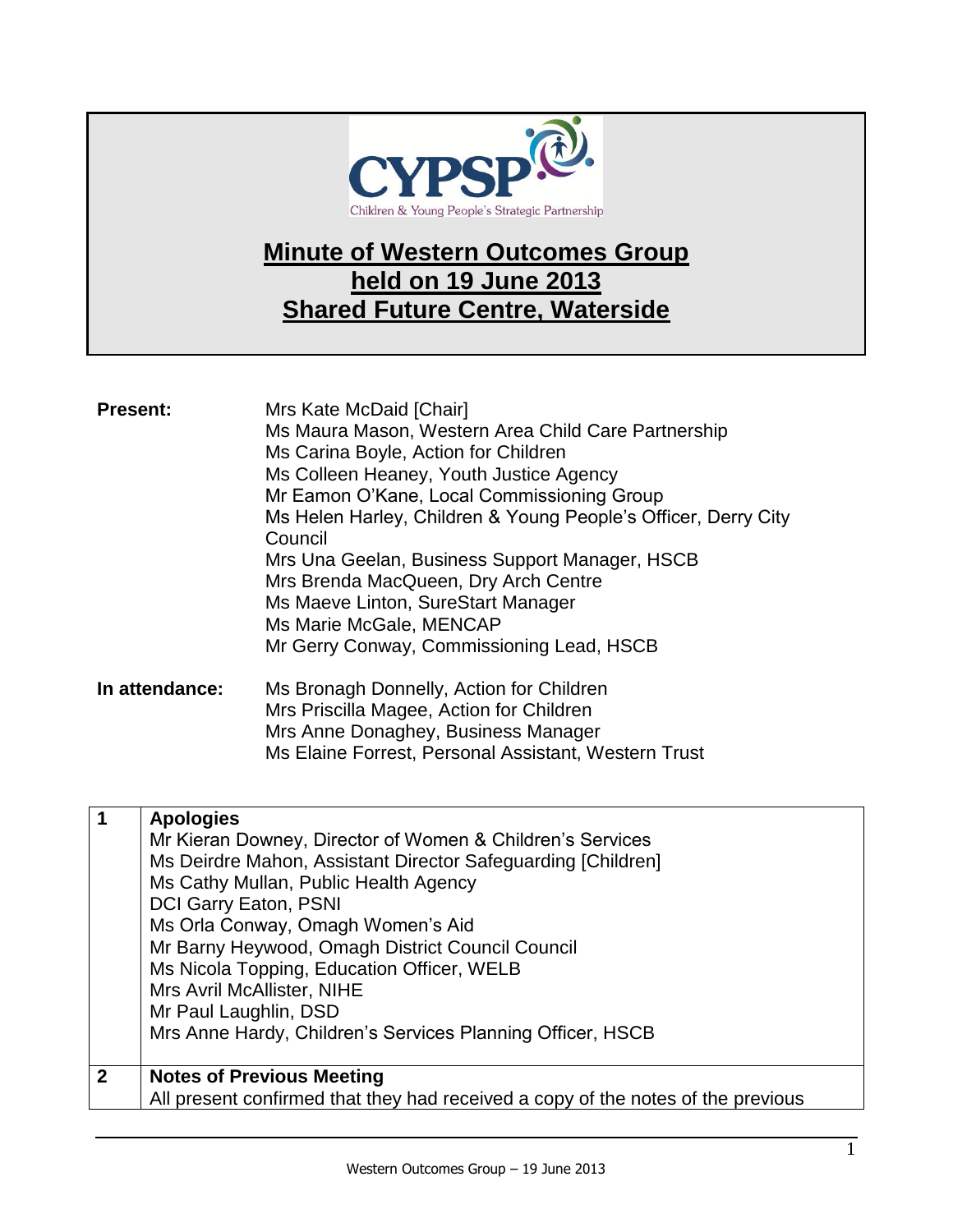|              | meeting held on 24 April 2013 and that they were an accurate reflection of the<br>discussion that had taken place.                                                                                                                                                                                                                                                                                                                                                                                                                                                                                                                                                                                                       |
|--------------|--------------------------------------------------------------------------------------------------------------------------------------------------------------------------------------------------------------------------------------------------------------------------------------------------------------------------------------------------------------------------------------------------------------------------------------------------------------------------------------------------------------------------------------------------------------------------------------------------------------------------------------------------------------------------------------------------------------------------|
| $\mathbf{3}$ | <b>Matters Arising</b>                                                                                                                                                                                                                                                                                                                                                                                                                                                                                                                                                                                                                                                                                                   |
|              | <b>Chair of Meeting</b><br>Mrs McDaid advised that she had been asked to chair today's meeting in the<br>absence of Mr Downey.                                                                                                                                                                                                                                                                                                                                                                                                                                                                                                                                                                                           |
|              | <b>Community Family Support Programme</b><br>Mrs McDaid reported that Mr Downey had raised his concerns regarding the<br>dislocation of services at a meeting of the Outcomes Group Chairs and Regional Sub<br>Group Chairs. Mr O'Kane advised that he had been in contact with the Department<br>for Employment and Learning [DEL] and the Community Family Support<br>Programmes were going live in July 2013. £750,000 was available in the west to run<br>three different programmes of 26 weeks duration between now and 2015.<br>Mr O'Kane advised that the pilot was scheduled to continue in Strabane until<br>September 2013. Members noted that this was a large programme with increased<br>targeted numbers. |
|              | <b>Membership</b><br>Mrs McDaid advised that following communication between Mr Downey and<br>Superintendent Cargin, PSNI, Detective Chief Inspector Garry Eaton had been<br>nominated to represent the PSNI on the Western Outcomes Group, although due to<br>other commitments, he was unable to attend today's meeting.                                                                                                                                                                                                                                                                                                                                                                                               |
|              | <b>Vice Chair</b><br>Following discussion, it was decided to defer this matter until the next meeting as<br>several members from the community and voluntary sector were absent.<br>Ms McGale requested that a reminder call for nominations for the post of Vice Chair<br>be sent out along with papers prior to the next meeting.                                                                                                                                                                                                                                                                                                                                                                                      |
|              | Locality Outcome Monitoring 2006 - 2012<br>It was decided to defer discussion on this item until the next meeting as Mrs Geelan,<br>Mrs McDaid, Ms Mason, Mrs Magee and Mrs Donnelly had not had an opportunity to<br>meet due to other diary commitments.                                                                                                                                                                                                                                                                                                                                                                                                                                                               |
|              | Mrs Magee joined the meeting.                                                                                                                                                                                                                                                                                                                                                                                                                                                                                                                                                                                                                                                                                            |
| 4            | <b>Update from Locality Planning Groups</b><br>Mrs Donnelly reported that the Locality Planning Groups were involved in reviewing<br>the action plan, which is to be undertaken on a yearly basis and that work was<br>proceeding in planning the stakeholder events before the end of this year.                                                                                                                                                                                                                                                                                                                                                                                                                        |
|              | Mrs Magee advised of using the Hubs as a networking venue for youth provision.<br>She reported that Youth Forum, who were being funded to run five geographical                                                                                                                                                                                                                                                                                                                                                                                                                                                                                                                                                          |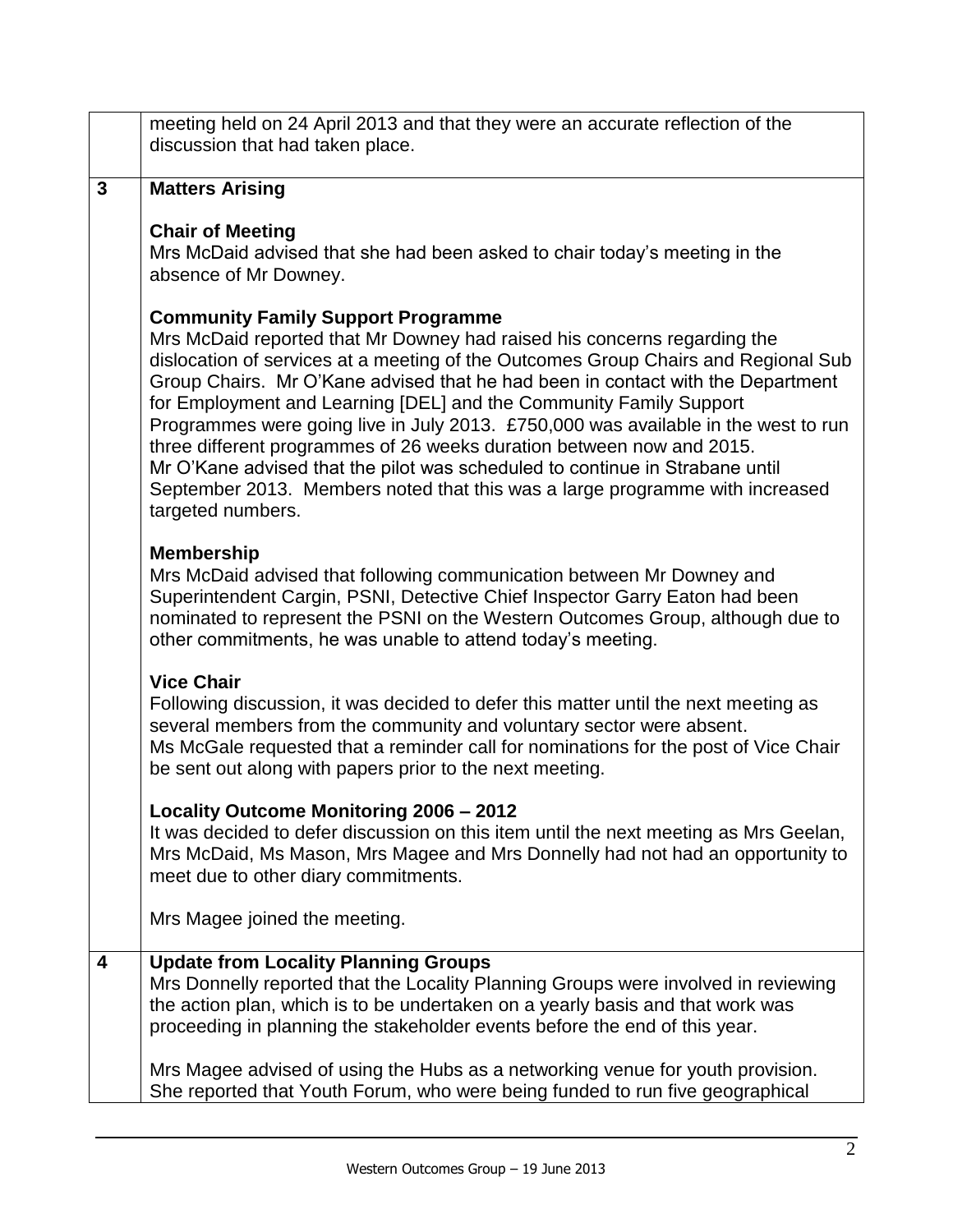|   | programmes in Fermanagh, were finding it a challenge due to the limited youth<br>community infrastructure in that area. Mrs McDaid advised that Teenscene in<br>Fermanagh could be a useful link for signposting young people. Mrs Magee advised<br>of a gap in services in Fermanagh for Level 1 & 2 services for families who have<br>other children involved in Level 3 and 4 services, and reported that there had been a<br>sudden increase in the number of young people in Fermanagh going into juvenile<br>custody.                                                                                                                                                                                                                                                                                                                                                                                                                                |
|---|------------------------------------------------------------------------------------------------------------------------------------------------------------------------------------------------------------------------------------------------------------------------------------------------------------------------------------------------------------------------------------------------------------------------------------------------------------------------------------------------------------------------------------------------------------------------------------------------------------------------------------------------------------------------------------------------------------------------------------------------------------------------------------------------------------------------------------------------------------------------------------------------------------------------------------------------------------|
| 5 | <b>Stakeholder Events</b><br>Mrs Donnelly and Mrs Magee reported that stakeholders events were being planned<br>for Derry, Omagh, Fermanagh and Limavady over the coming months. Mrs Magee<br>advised that the Derry event would take place on 9 September 2013 which is Fetal<br>Alcohol Syndrome Day, and also the date of the meeting of the Western Parents<br>Reference Group, which will be incorporated into the stakeholder event. Mrs Magee<br>advised that Mrs Way, Chief Executive of the Western Trust, had agreed to attend<br>the stakeholder events. Mrs Magee requested members to advise her of any<br>forthcoming events within their organisations that the stakeholders events could be<br>aligned to.                                                                                                                                                                                                                                 |
|   | Ms Harley reported that a Youth Council was being established in September 2013.<br>All members endorsed this development. Ms McGale enquired if young people with<br>a learning disability could become involved and Ms Harley advised that all<br>Section 75 groups would be included. Ms McGale agreed to speak further with<br>Ms Harley. Mrs Magee suggested that Ms Harley contact Mrs Maxwell, Children's<br>Service Planning Information Manager, HSCB, to arrange for information on the<br>Youth Council to be published on the CYPSP website.<br>Ms Heaney joined the meeting.                                                                                                                                                                                                                                                                                                                                                                  |
| 6 | <b>Funding Themes - Update Reports</b><br>Mrs McDaid thanked members who had participated in the three themed groups.<br>Mr Conway, Ms Boyle and Ms Heaney advised on the priorities themes as follows:-<br>Theme 1- Speech, Language and Communication Development<br>To promote the importance of speech and language communication development in<br>the bump-to-three period of a child's growth though work with parents and those<br>working with young children in the community and in close liaison with appropriate<br>health professionals.<br>Theme 2 - Participation in School<br>Proposal one<br>Children aged 7 - 11 years who are experiencing social, emotional and behavioural<br>difficulties which impact on their ability to engage with school.<br>Proposal two<br>Young people aged 11 - 14 years who are experiencing social, emotional and<br>behavioural difficulties which impact on their ability to engage with education and |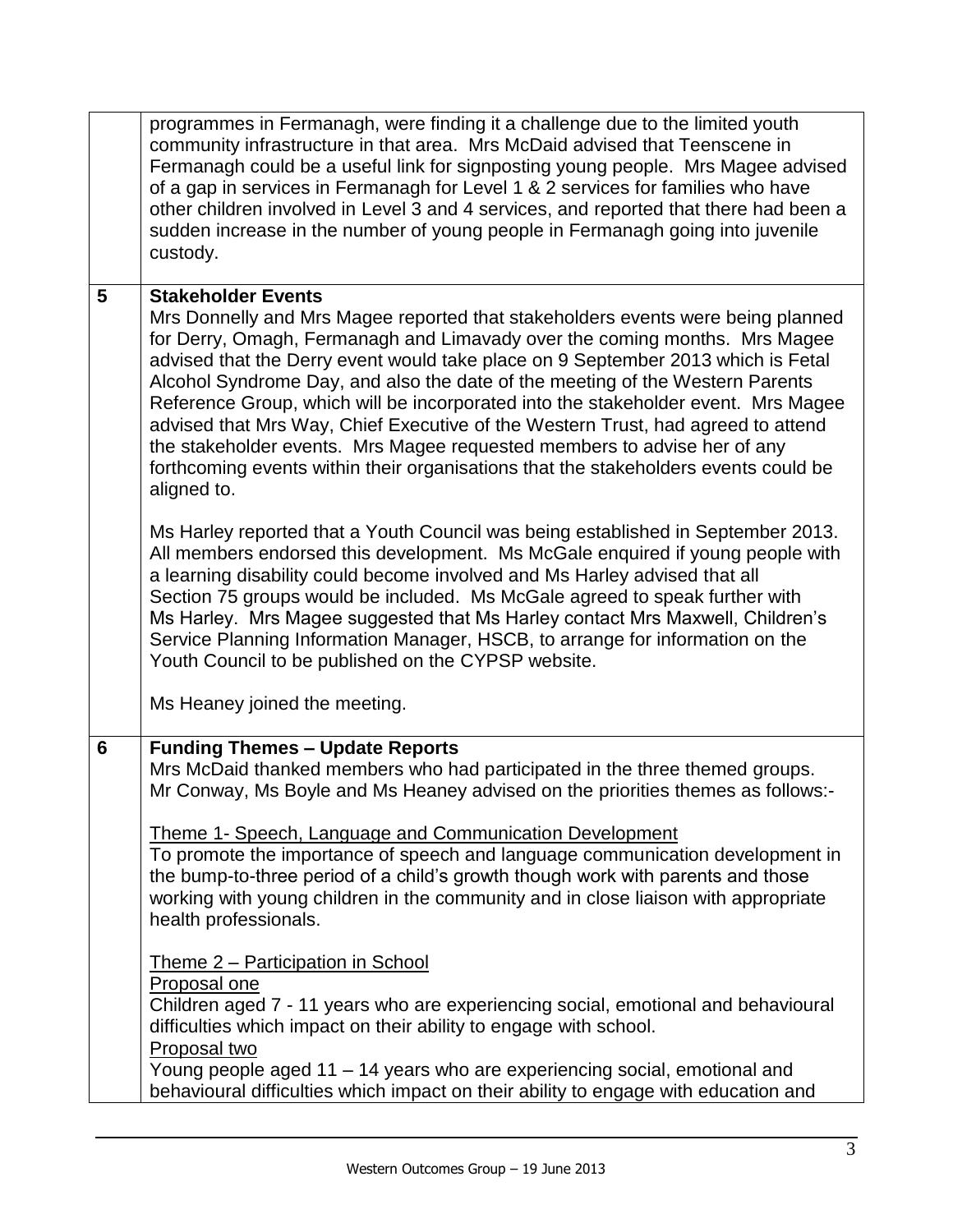|                | more formal supports.                                                                                                                                                                                                                                                                                                                                                                                                                                                                                                                                                                                                                                                                                                                                                                                                                                                                                                                                                                                                                                                                                                                                                                                                                                                                                       |
|----------------|-------------------------------------------------------------------------------------------------------------------------------------------------------------------------------------------------------------------------------------------------------------------------------------------------------------------------------------------------------------------------------------------------------------------------------------------------------------------------------------------------------------------------------------------------------------------------------------------------------------------------------------------------------------------------------------------------------------------------------------------------------------------------------------------------------------------------------------------------------------------------------------------------------------------------------------------------------------------------------------------------------------------------------------------------------------------------------------------------------------------------------------------------------------------------------------------------------------------------------------------------------------------------------------------------------------|
|                | Ms Heaney reported that the WELB were rolling out counselling and mentoring in<br>schools. Members acknowledged that schools were a good place to identify children<br>in need of help. Ms Heaney advised that Ms Topping could provide more information<br>on this development, but stated the importance of having both female and male<br>mentors.                                                                                                                                                                                                                                                                                                                                                                                                                                                                                                                                                                                                                                                                                                                                                                                                                                                                                                                                                       |
|                | Theme 3 – Children at Risk of Offending<br>Strengthening Families Programme - 16 week programme.                                                                                                                                                                                                                                                                                                                                                                                                                                                                                                                                                                                                                                                                                                                                                                                                                                                                                                                                                                                                                                                                                                                                                                                                            |
|                | Following discussion, members agreed that all four proposals were relevant and it<br>was decided to begin work to prepare specifications - Mrs Donaghey to take forward.<br>Mrs Geelan advised of additional administrative capacity to assist with these<br>processes. Mr Conway agreed to contact Ms Mullan, PHA, to apprise her of the<br>proposal for the Strengthening Families Programme.                                                                                                                                                                                                                                                                                                                                                                                                                                                                                                                                                                                                                                                                                                                                                                                                                                                                                                             |
| $\overline{7}$ | <b>Co-ordination of Funding for Early Intervention</b><br>Mrs McDaid advised that Outcomes Groups and Regional Sub Group Chairs had<br>requested that the co-ordination of funding for early intervention be placed on the<br>agenda of CYPSP on 15 May 2013. The Chairs requested that the CYPSP consider<br>a mechanism for ensuring that planned early intervention funding and agency<br>priorities for investment by CYPSP members were identified in advance and that this<br>information would be available to Outcomes Group Chairs. They said this would<br>allow for collaboration and action to reduce duplication. They also requested that the<br>CYPSP consider approaching non statutory funders to inform them of CYPSP<br>priorities infrastructure to assist them in their planning and allocation of funding.<br>Mrs McDaid reported that she was a member of the Child Development Board and<br>£400,000 was available for training for early interventions with places being offered to<br>statutory, community and voluntary sectors. Mr Conway said there was a need to get<br>an overview of the range of parenting programmes available and to ensure that they<br>were all aligned. He said the parenting programmes should be rolled out with PHA<br>and then evaluated locally. |
| 8              | <b>Barnardos Restructure to a Locality Led Model</b><br>Mrs McDaid advising that Mr Downey had met recently with Ms Liz Kavanagh,<br>Barnardo's and she had asked that members be apprised that Barnardo's was<br>restructuring to a locality led model. Mrs McDaid said the group would look forward<br>to working with Ms Kavanagh in her new role.<br>Ms Linton and Mr Armstrong joined the meeting.                                                                                                                                                                                                                                                                                                                                                                                                                                                                                                                                                                                                                                                                                                                                                                                                                                                                                                     |
|                | <b>Presentation - Developing Family Support Hubs</b><br>Mrs McDaid welcomed Mr Pat Armstrong, Head of Service [Fostering & Adoption,<br>Early Years & Family Support] to the meeting.                                                                                                                                                                                                                                                                                                                                                                                                                                                                                                                                                                                                                                                                                                                                                                                                                                                                                                                                                                                                                                                                                                                       |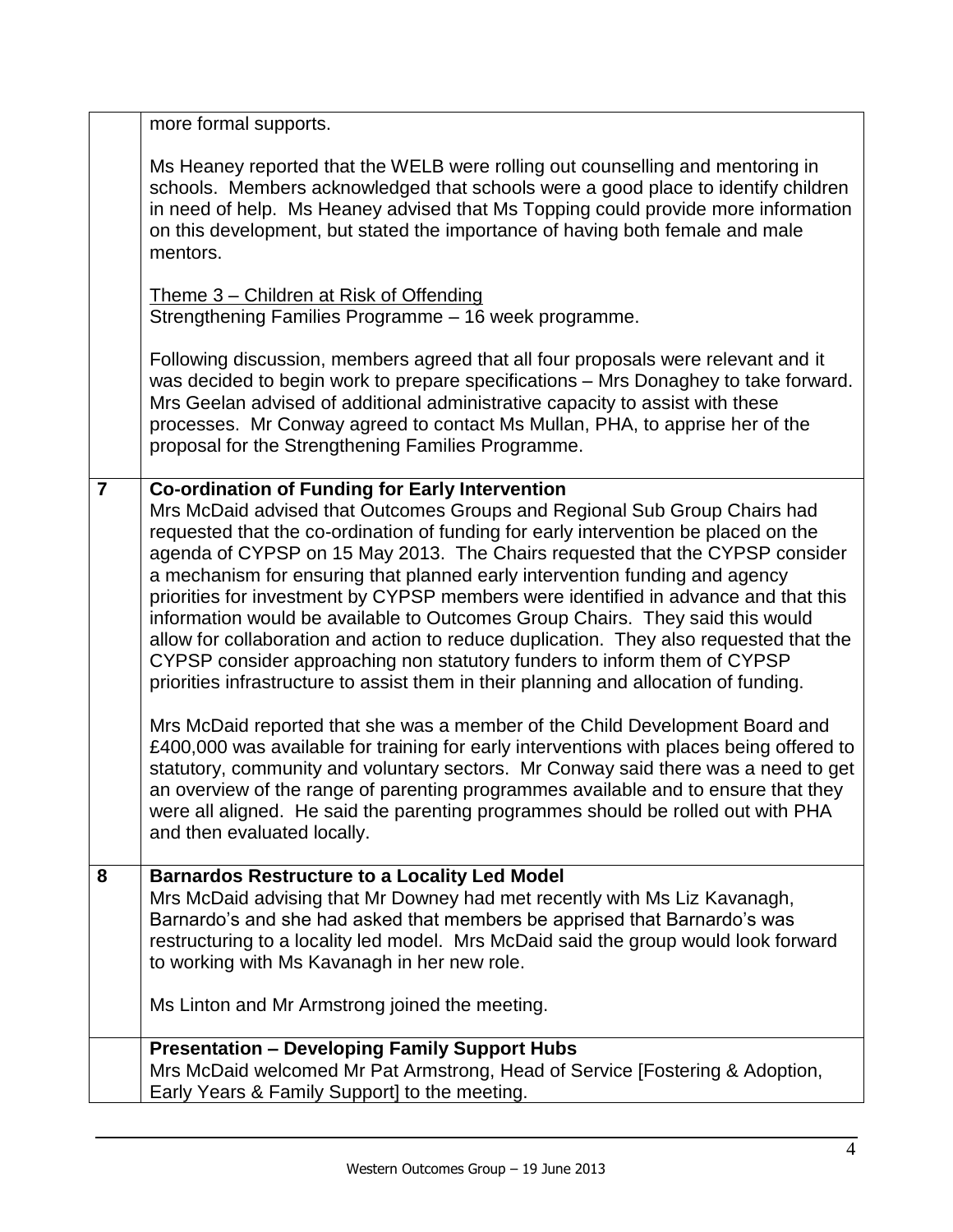Mr Armstrong gave a presention on "Delivering Family Support Hubs". He advised that the core objective of a Family Support Hub was to enhance awareness, communication, connectedness and, critically, the co-ordination of family support services in local areas with an emphasis on prevention and early intervention. He reported that the threshold criteria for early intervention was Level 2 of the NI Family Support Model [families not meeting the criteria for a statutory social work intervention]. He said that the Hubs had their own operational guidance and had linkages to Gateway Services with a "Step Up, Step Down" protocol and had their own governance arrangements via the Quality Improvement Project Board.

## Hub Locations

- Ethos Family Support Hub Shantallow area.
- **Creggan Family Support Hub Triax area.**
- **Waterside Family Support Hub.**
- Strabane Family Support Hub Strabane and District.
- **Dry Arch Family Support Hub Limavady/Dungiven.**
- Omagh Family Support Hub Omagh and District.
- **Fermanagh Family Support Hub Enniskillen and outer areas.**

Mrs MacQueen advised that meetings were arranged with families wherever they wished to engage and that advertising of the Hubs had taken place at community fairs, although all acknowledged that there were capacity issues.

Mr Conway said Hubs identified the needs of families and can, therefore, inform the Outcomes Group as to where there are gaps in services. He advised that £1.5M per year was available from Delivering Social Change which equated to additional funding of £70-£80,000 for the Western Outcomes Group in addition to the recurrent £100,000.

Mrs McDaid thanked Mr Armstrong for his presentation. Mr Armstrong and Ms Harley withdrew from the meeting.

## **Presentation – Early Intervention City**

Mr O'Kane gave a presentation on the Early Intervention City.

He reported that the Early Intervention Strategic Partnership had been established with key stakeholders from the community, voluntary and statutory sector, with an agreed focus and cross sectoral commitment. The EISP had merged with the Derry Locality Planning Group in September 2011. The following milestones were as follows:-

- Transitional, phased structure for Education Attainment and Family Support Pilot Programme delivery.
- **UNICEF Child Rights Partner Programme in place.**
- **Locality Planning process re-invigorated.**
- Mr O'Kane advised that that there were five early intervention zones across the Derry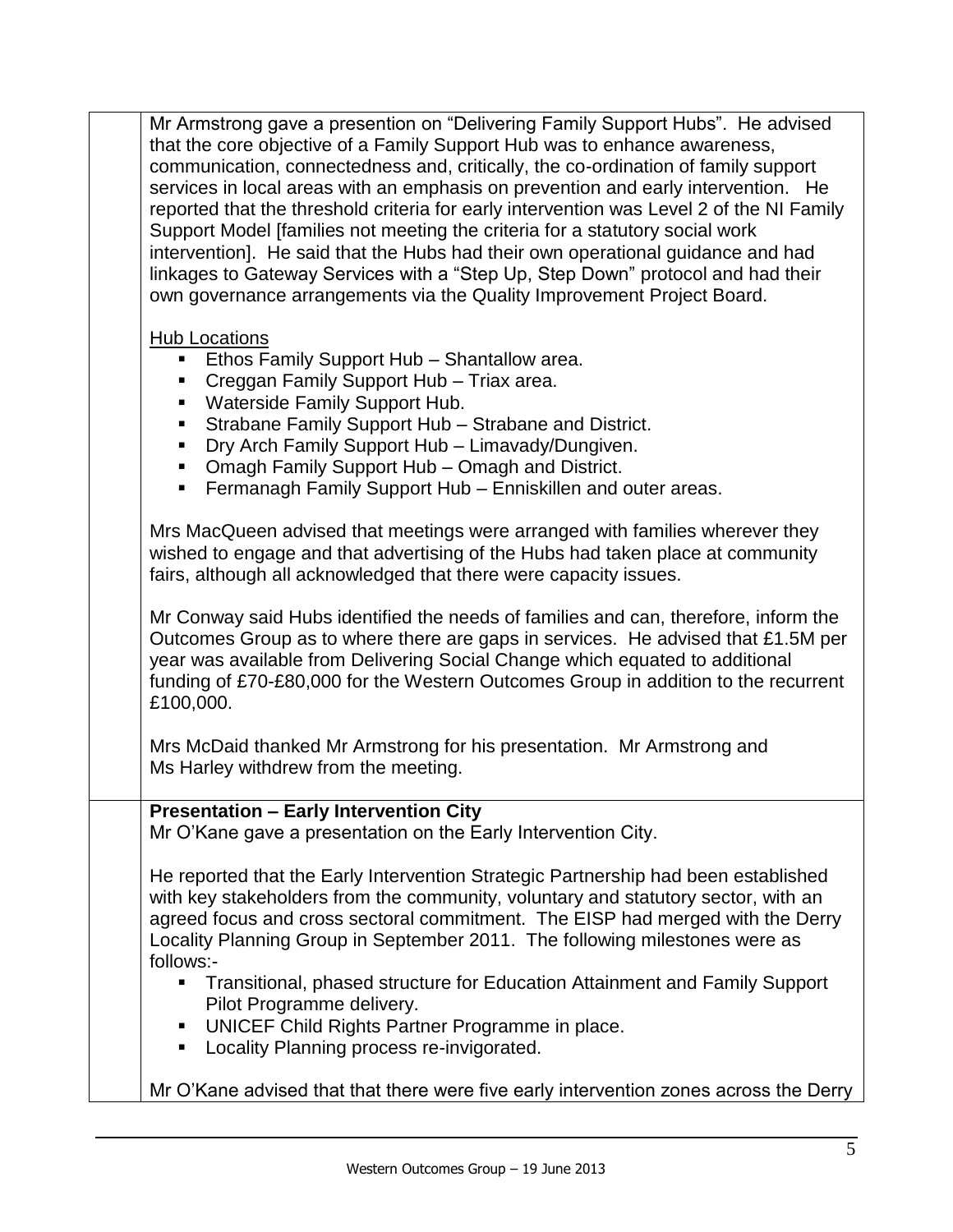| place:-<br>Confidence and Resilience.<br>Speech and language and communication in pre school.<br>• Literacy, numeracy, confidence and self esteem.<br>Capacity and professional development of staff working with children, young<br>people and families.<br>Mr O'Kane advised of the following plans to address the attainment gap:-<br>Aim: "Learning Communities" in five zones across the Derry City Council<br>area.<br>Home as the primary learning environment through family support and<br>$\blacksquare$<br>nurturing for 0 - 3 year olds.<br>10 year Early Intervention Programme supporting families, children, carers,<br>Ξ<br>educators and others in supportive learning environment.<br>Focus on communication development as a bedrock of pre-literacy and<br>numeracy forming the attachment with parents/care givers.<br>Agenda for next 18 months:-<br>Consolidate EISP and communications function.<br>• Update/finalise Early Intervention Strategy and priority action plan.<br>• Specific actions being drawn up for Family Support, Literacy and Numeracy<br>Programmes.<br>Secure SIF investment through local coalition tender and animate same.<br>$\mathbf{r}$<br>Develop SIF concept through other avenues.<br>Consolidation of mapped existing services, enablement of an<br>indicators/performance management framework applicable to all and a "Derry<br>Early Intervention Model".<br>Mr Conway acknowledged the complex political agenda surrounding this work and<br>members commended Mr O'Kane and his colleagues on the work achieved to date. |
|---------------------------------------------------------------------------------------------------------------------------------------------------------------------------------------------------------------------------------------------------------------------------------------------------------------------------------------------------------------------------------------------------------------------------------------------------------------------------------------------------------------------------------------------------------------------------------------------------------------------------------------------------------------------------------------------------------------------------------------------------------------------------------------------------------------------------------------------------------------------------------------------------------------------------------------------------------------------------------------------------------------------------------------------------------------------------------------------------------------------------------------------------------------------------------------------------------------------------------------------------------------------------------------------------------------------------------------------------------------------------------------------------------------------------------------------------------------------------------------------------------------------------------------------------------------------------------------|
|                                                                                                                                                                                                                                                                                                                                                                                                                                                                                                                                                                                                                                                                                                                                                                                                                                                                                                                                                                                                                                                                                                                                                                                                                                                                                                                                                                                                                                                                                                                                                                                       |
|                                                                                                                                                                                                                                                                                                                                                                                                                                                                                                                                                                                                                                                                                                                                                                                                                                                                                                                                                                                                                                                                                                                                                                                                                                                                                                                                                                                                                                                                                                                                                                                       |
|                                                                                                                                                                                                                                                                                                                                                                                                                                                                                                                                                                                                                                                                                                                                                                                                                                                                                                                                                                                                                                                                                                                                                                                                                                                                                                                                                                                                                                                                                                                                                                                       |
|                                                                                                                                                                                                                                                                                                                                                                                                                                                                                                                                                                                                                                                                                                                                                                                                                                                                                                                                                                                                                                                                                                                                                                                                                                                                                                                                                                                                                                                                                                                                                                                       |
|                                                                                                                                                                                                                                                                                                                                                                                                                                                                                                                                                                                                                                                                                                                                                                                                                                                                                                                                                                                                                                                                                                                                                                                                                                                                                                                                                                                                                                                                                                                                                                                       |
|                                                                                                                                                                                                                                                                                                                                                                                                                                                                                                                                                                                                                                                                                                                                                                                                                                                                                                                                                                                                                                                                                                                                                                                                                                                                                                                                                                                                                                                                                                                                                                                       |
|                                                                                                                                                                                                                                                                                                                                                                                                                                                                                                                                                                                                                                                                                                                                                                                                                                                                                                                                                                                                                                                                                                                                                                                                                                                                                                                                                                                                                                                                                                                                                                                       |
|                                                                                                                                                                                                                                                                                                                                                                                                                                                                                                                                                                                                                                                                                                                                                                                                                                                                                                                                                                                                                                                                                                                                                                                                                                                                                                                                                                                                                                                                                                                                                                                       |
|                                                                                                                                                                                                                                                                                                                                                                                                                                                                                                                                                                                                                                                                                                                                                                                                                                                                                                                                                                                                                                                                                                                                                                                                                                                                                                                                                                                                                                                                                                                                                                                       |
| <b>Statistical Profile of Births Report, September 2012</b><br>9<br>Members noted receipt of a report "Children's Health and Northern Ireland – A<br>Statistical Profile of Births using Data Drawn from the NI Child Health System,<br>September 2012". Mrs McDaid highlighted the main findings as follows:-<br>$\triangleright$ There were 25,364 births to Northern Ireland residents in 2011.<br>$\triangleright$ A clear difference in the age profile of mothers by deprivation, with 36% of all<br>mothers aged less than 24 years of age being from the most deprived areas.<br>$\triangleright$ A decrease in the number of teenage births.<br>▶ Approximately 91% of mothers are less than or equal to fourteen weeks<br>gestation at the time of booking.<br>$\geq$ 29% of mothers from the most deprived areas smoke, compared to 7% in the<br>least deprived areas and 16% for Northern Ireland overall.                                                                                                                                                                                                                                                                                                                                                                                                                                                                                                                                                                                                                                                                |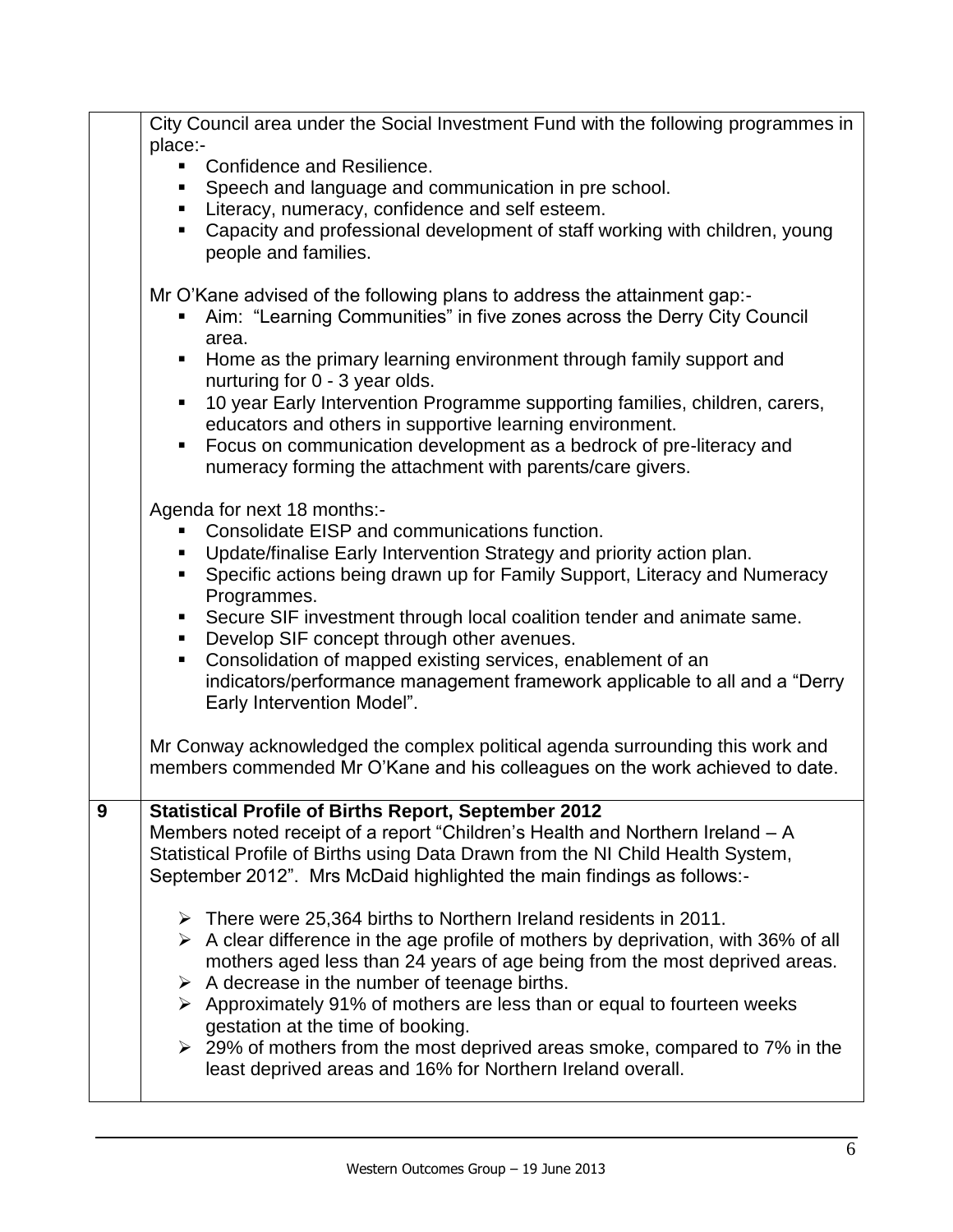|    | $\triangleright$ Approximately 48% of all mothers, at the time of booking, are considered<br>pre-obese [29%] or obese [19%].<br>$\triangleright$ Mothers under 30 years of age had a higher percentage of births by<br>emergency caesarean section [14%] than by elective caesarean section [9%],<br>but this trend reverses when the mother is over 30 years of age when 20% of<br>births are by elective caesarean section and 16% are by emergency<br>caesarean section.<br>$\geq$ 32% of mothers from the most deprived areas are breastfeeding their babies<br>at discharge [total and partial feeding] compared to 59% of mothers from the<br>least deprived areas. |
|----|---------------------------------------------------------------------------------------------------------------------------------------------------------------------------------------------------------------------------------------------------------------------------------------------------------------------------------------------------------------------------------------------------------------------------------------------------------------------------------------------------------------------------------------------------------------------------------------------------------------------------------------------------------------------------|
| 10 | Seminar "Disseminating Evidence - What Works?" - 2 October 2013<br>Mrs McDaid advised of a seminar being organised by Children in Northern Ireland,<br>Centre for Effective Services and the Children and Young People's Strategic<br>Partnership on "Disseminating Evidence - What Works?" on 2 October 2013 in the<br>Long Gallery, Parliament Buildings from 10.30 am - 1.00 pm. She said that<br>additional information would be shared with members when available.                                                                                                                                                                                                  |
| 11 | <b>CYPSP Think Family Sub Group</b><br>Mrs McDaid reported that Mr Downey was enhancing linkages between the Women<br>& Children's Directorate and the Adult Mental Health Directorate to ensure that both<br>Directorates worked effectively together. Ms Boyle reported that Ms Mary Donaghey<br>was the chair of a themed sub group on Think Family under the auspices of CYPSP<br>and Ms Donaghey was also a member of the Outcomes Group Chairs and Regional<br>Sub Group Chairs.                                                                                                                                                                                    |
| 12 | <b>Any Other Business</b>                                                                                                                                                                                                                                                                                                                                                                                                                                                                                                                                                                                                                                                 |
|    | <b>Participation Network</b><br>Mrs McDaid advised that Ms Maria Herron had been in contact with the Trust<br>regarding the consultation on the Safeguarding Board for NI and had raised the issue<br>of inviting Participation Network to a future meeting to discuss the involvement of<br>children and young people in the western area. Members agreed that this would be<br>discussed at the next meeting.                                                                                                                                                                                                                                                           |
|    | <b>Big Lottery</b><br>Mrs McDaid advised that Ms Conway was unable to attend the meeting, but had<br>requested that the Big Lottery call for applications for family support projects be<br>discussed to see if there was any interest in a consortium of members making a bid.<br>Following discussion, members agreed in principle, but decided that they would need<br>to check if their own organisations would be submitting applications for funding.                                                                                                                                                                                                               |
|    | <b>MENCAP</b><br>Ms McGale advised of an all party group meeting on learning disability and planning<br>for the future at the Long Gallery on 1 July 2013. Ms McGale advised that additional<br>details were available on the MENCAP website.                                                                                                                                                                                                                                                                                                                                                                                                                             |